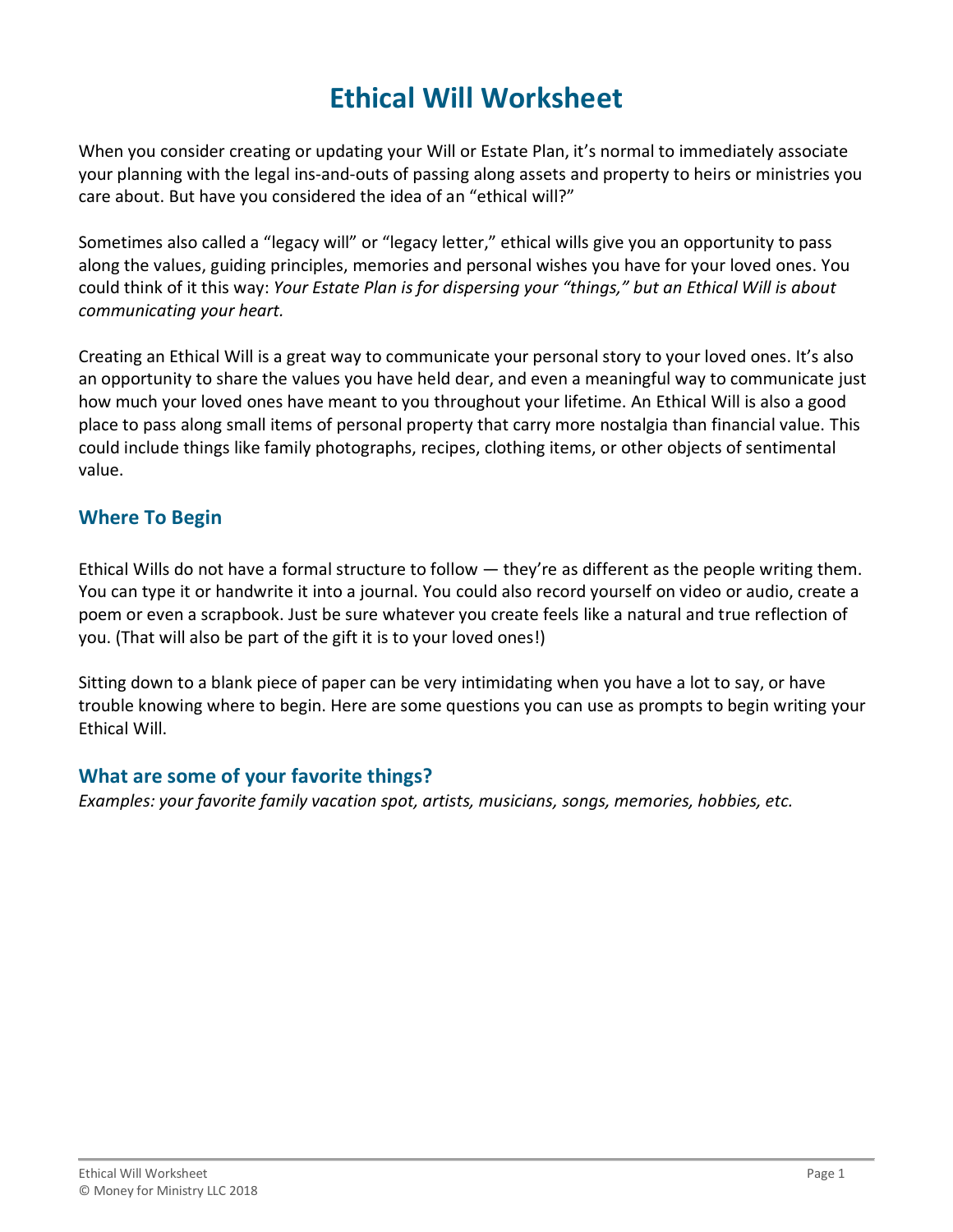#### **What is important to know about your family?**

*Are there stories and memories you have from your grandparents, parents or children that future generations would like to know? What lessons (helpful, humorous or otherwise) did they pass down to you? Think about your life as a child, spouse, parent, grandparent, sibling, aunt or uncle, friend, etc.*

## **How have your life experiences shaped you?**

*Consider these:*

- *I am most proud of….*
- *I am most grateful for….*
- *My biggest failure/regret was… (and here's what I want to say to make it right)….*
- *The most difficult time in my life was….*